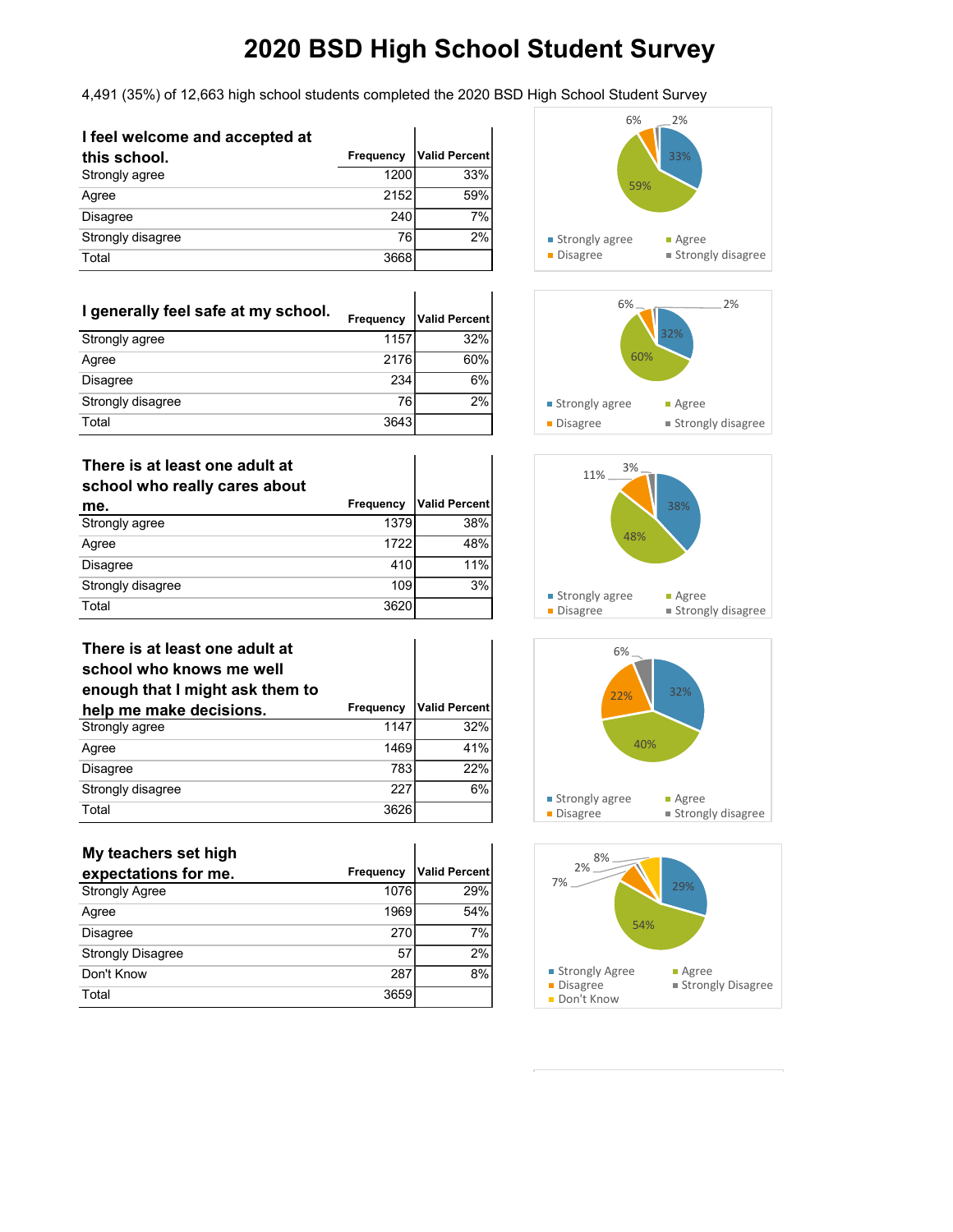| My teachers expect me to attend |                  |                      |
|---------------------------------|------------------|----------------------|
| college.                        | <b>Frequency</b> | <b>Valid Percent</b> |
| Strongly agree                  | 1310             | 36%                  |
| Agree                           | 1534             | 42%                  |
| <b>Disagree</b>                 | 241              | 7%                   |
| Strongly disagree               | 47               | 1%                   |
| Don't Know                      | 513              | 14%                  |
| Total                           | 3645             |                      |





## **I made progress toward earning**   $my$  career ed credit this year.

|            | <b>Lieduelicy</b> | <b>TVAIIU FEILEIII</b> |
|------------|-------------------|------------------------|
| Yes        | 2037              | 56%                    |
| No         | 434               | 12%                    |
| Don't know | 1189              | 32%                    |
| Total      | 3660              |                        |

| I am making progress toward my |                  |                      |
|--------------------------------|------------------|----------------------|
| post-high school goals.        | <b>Frequency</b> | <b>Valid Percent</b> |
| Strongly agree                 | 1054             | 29%                  |
| Agree                          | 1866             | 51%                  |
| <b>Disagree</b>                | 202              | 6%                   |
| <b>Strongly Disagree</b>       | 63               | 2%                   |
| Don't Know                     | 475              | 13%                  |
| Total                          | 3660             |                      |

## **How often do you participate in classroom circles? Frequency Valid Percent**<br>4 or more times per week 298 298 8% 4 or more times per week 1-3 times per week 542 15% 2-3 times per month 361 10% One time per month 259 7% Less than 1 time per month 274 274 Never 238 7% I do not know what classroom circles are 1685 46% Total 3657

#### **Classroom circles help me feel more connected to my classroom**

| community. | <b>Frequency</b> | <b>Valid Percent</b> |
|------------|------------------|----------------------|
| Always     | 292              | 17%                  |
| Sometimes  | 932              | 54%                  |
| Rarely     | 338              | 20%                  |
| Never      | 164              | 10%                  |
| Total      | 1726             |                      |



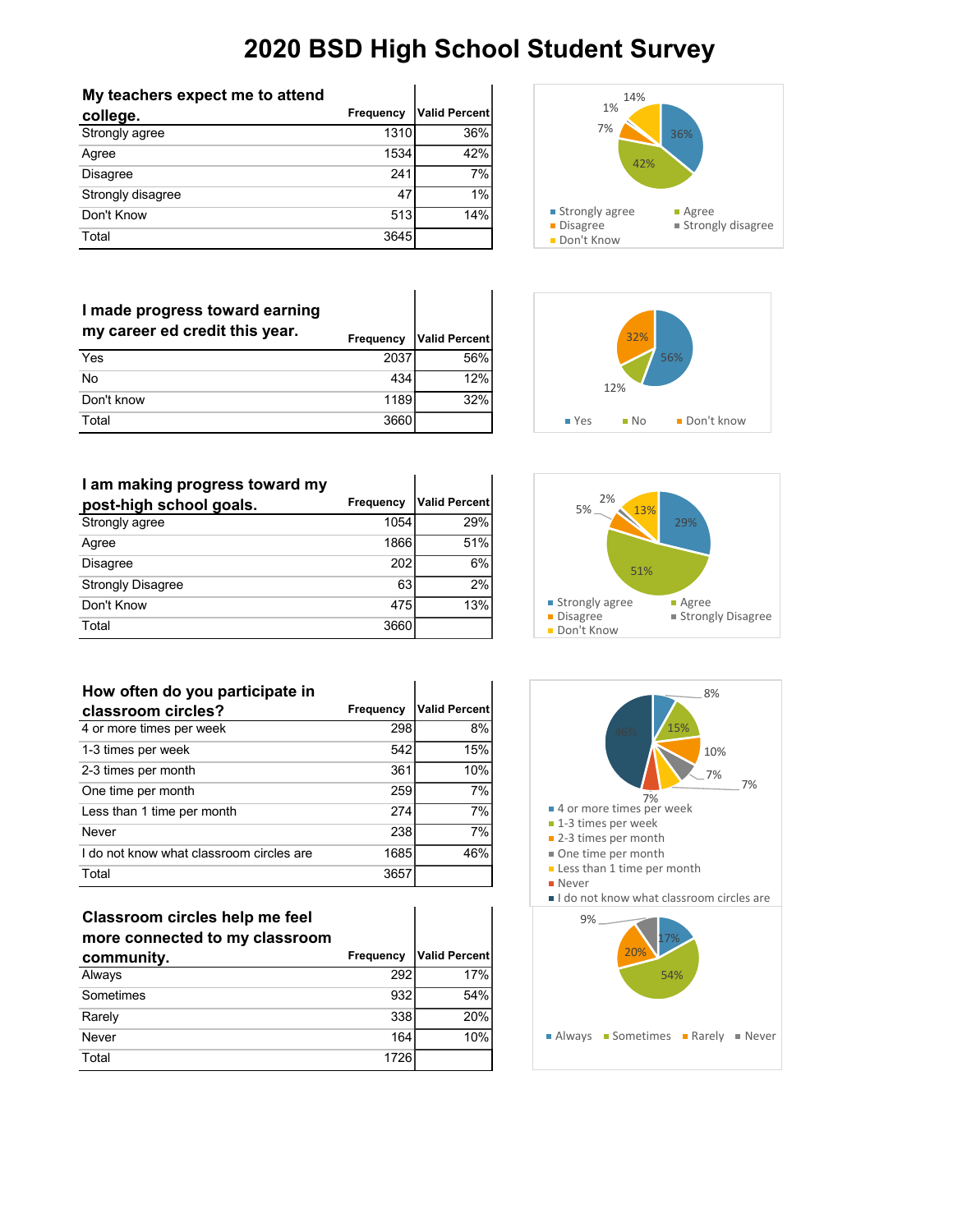| My thinking has grown or<br>changed as a result of new |                  |                      |
|--------------------------------------------------------|------------------|----------------------|
| learning.                                              | <b>Frequency</b> | <b>Valid Percent</b> |
| Strongly agree                                         | 1024             | 29%                  |
| Agree                                                  | 1928             | 55%                  |
| <b>Disagree</b>                                        | 458              | 13%                  |
| <b>Strongly Disagree</b>                               | 104              | 3%                   |
| Total                                                  | 3514             |                      |

## **In general, I receive personal feedback from my teachers on how I can improve my school performance. Frequency Valid Percent** Strongly agree 747 22%

| Agree             | 1842 | 53% |
|-------------------|------|-----|
| <b>Disagree</b>   | 725  | 21% |
| Strongly disagree | 141  | 4%  |
| Total             | 3455 |     |





| I am given time each day to read |                  |                      |
|----------------------------------|------------------|----------------------|
| books of my choice at school.    | <b>Frequency</b> | <b>Valid Percent</b> |
| Strongly agree                   | 658              | 26%                  |
| Agree                            | 1009             | 40%                  |
| <b>Disagree</b>                  | 599              | 24%                  |
| Strongly disagree                | 262              | 10%                  |
| Total                            | 2528             |                      |

| I can read and understand texts |                  |                      |
|---------------------------------|------------------|----------------------|
| in all of my classes.           | <b>Frequency</b> | <b>Valid Percent</b> |
| Strongly agree                  | 1008             | 40%                  |
| Agree                           | 1284             | 51%                  |
| <b>Disagree</b>                 | 211              | 8%                   |
| Strongly disagree               | 23               | 1%                   |
| Total                           | 2526             |                      |

| My stamina as a reader/writer has |                  |               |
|-----------------------------------|------------------|---------------|
| increased this year.              | <b>Frequency</b> | Valid Percent |
| Strongly agree                    | 576              | 23%           |
| Agree                             | 1151             | 46%           |
| <b>Disagree</b>                   | 667              | 27%           |
| Strongly disagree                 | 118              | 5%            |
| Total                             | 2512             |               |





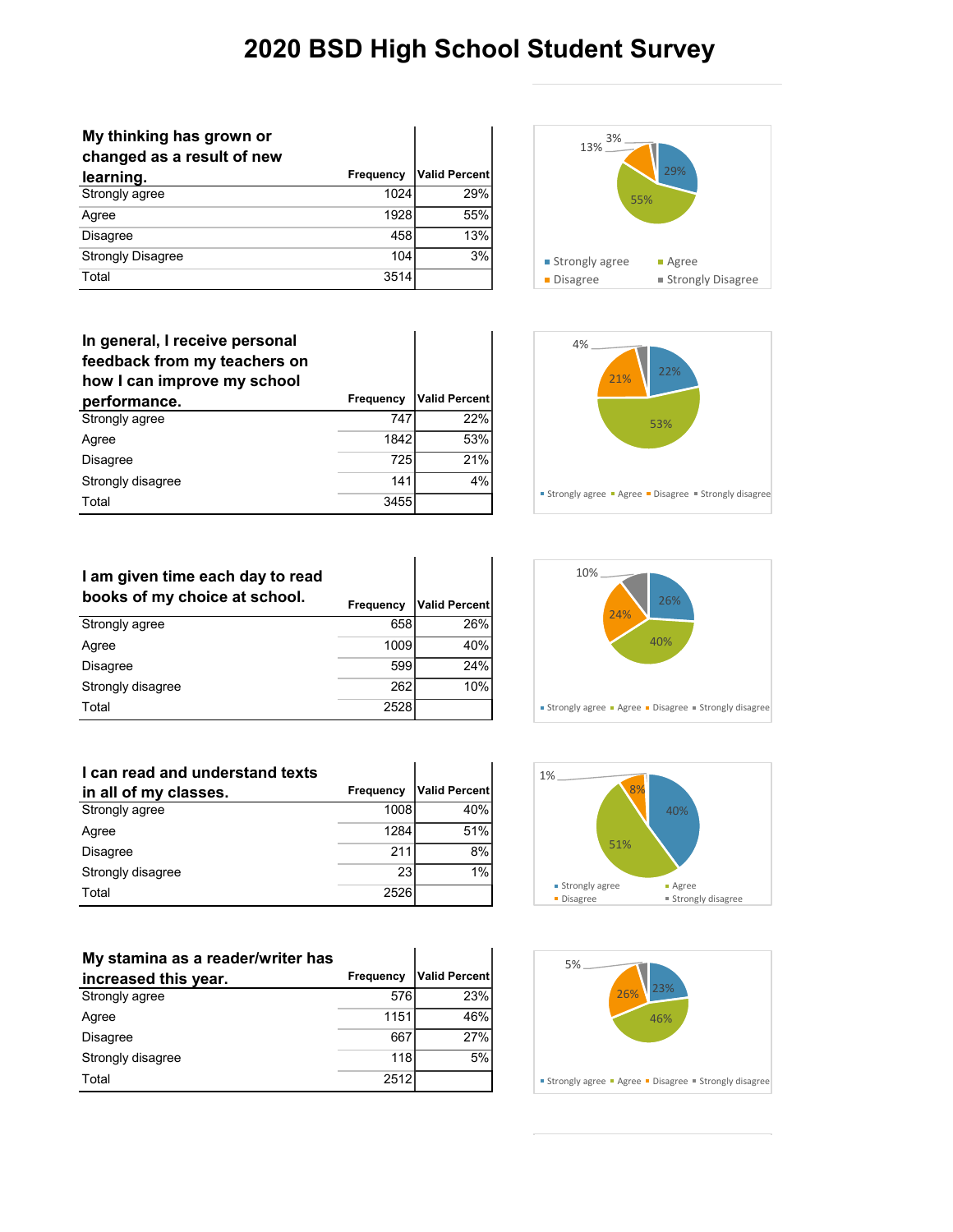| My fluency as a reader/writer has |           |               |
|-----------------------------------|-----------|---------------|
| increased this year.              | Frequency | Valid Percent |
| Strongly agree                    | 623       | 25%           |
| Agree                             | 1286      | 51%           |
| <b>Disagree</b>                   | 514       | 20%           |
| Strongly disagree                 | 90        | 4%            |
| Total                             | 2513      |               |



| I have goals for improvement as a |                  |                      |
|-----------------------------------|------------------|----------------------|
| reader and writer.                | <b>Frequency</b> | <b>Valid Percent</b> |
| Strongly agree                    | 777              | 31%                  |
| Agree                             | 1216             | 48%                  |
| <b>Disagree</b>                   | 431              | 17%                  |
| Strongly disagree                 | 87               | 3%                   |
| Total                             | 2511             |                      |



| I use writing strategies from<br>language arts in other classes to<br>help me become a better writer. | <b>Frequency</b> | <b>Valid Percent</b> |
|-------------------------------------------------------------------------------------------------------|------------------|----------------------|
| Strongly agree                                                                                        | 743              | 30%                  |
| Agree                                                                                                 | 1301             | 52%                  |
| <b>Disagree</b>                                                                                       | 388              | 15%                  |
| Strongly disagree                                                                                     | 80               | 3%                   |
| Total                                                                                                 | 2512             |                      |



| I use reading strategies from<br>language arts in other classes to<br>help me become a better reader. | <b>Frequency</b> | <b>Valid Percent</b> |
|-------------------------------------------------------------------------------------------------------|------------------|----------------------|
| Strongly agree                                                                                        | 603              | 24%                  |
| Agree                                                                                                 | 1244             | 50%                  |
| <b>Disagree</b>                                                                                       | 537              | 21%                  |
| Strongly disagree                                                                                     | 122              | 5%                   |
| Total                                                                                                 | 2506             |                      |

## **Language Arts: When we have**

| reading units, I have choice in<br>books (versus everyone reading |                  |                      |
|-------------------------------------------------------------------|------------------|----------------------|
| the same book).                                                   | <b>Frequency</b> | <b>Valid Percent</b> |
| Strongly agree                                                    | 573              | 23%                  |
| Agree                                                             | 1101             | 44%                  |
| <b>Disagree</b>                                                   | 586              | 23%                  |
| Strongly disagree                                                 | 244              | 10%                  |
| Total                                                             | 2504             |                      |



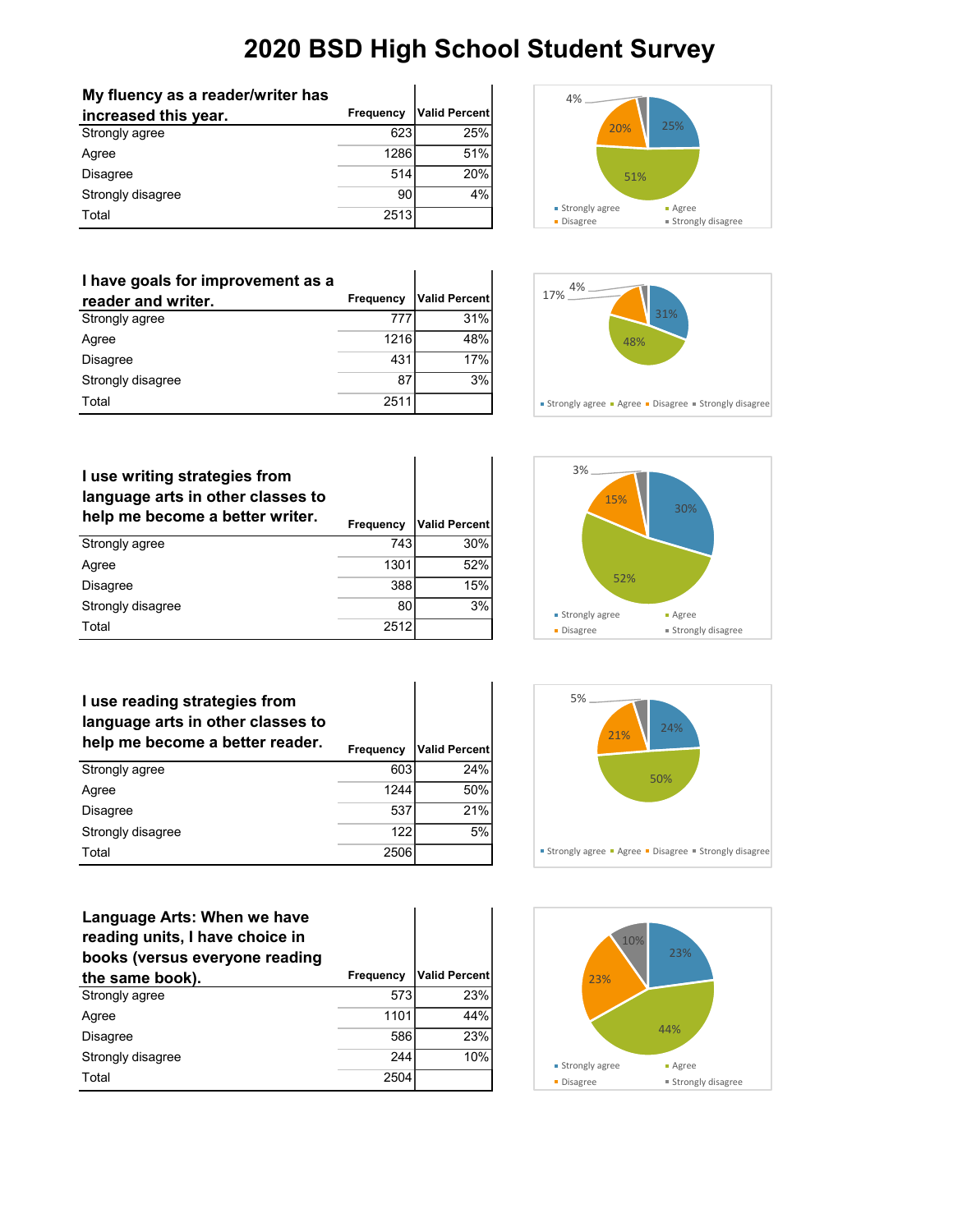#### **Language Arts: I have time to talk about my reading and writing**

| about my reading and writing |                  |                      |
|------------------------------|------------------|----------------------|
| with my teacher.             | <b>Frequency</b> | <b>Valid Percent</b> |
| Strongly agree               | 569              | 23%                  |
| Agree                        | 1287             | 51%                  |
| <b>Disagree</b>              | 516              | 21%                  |
| Strongly disagree            | 136              | 5%                   |
| Total                        | 2508             |                      |

## **Language Arts: I have time to talk about my reading and writing**

| with my peers.    | <b>Frequency</b> | <b>Valid Percent</b> |
|-------------------|------------------|----------------------|
| Strongly agree    | 679              | 27%                  |
| Agree             | 1403             | 56%                  |
| <b>Disagree</b>   | 331              | 13%                  |
| Strongly disagree | 89               | 4%                   |
| Total             | 2502             |                      |

#### **Math: I talk to my classmates about how to solve math**

| <b>ADOUL HOW TO SOIVE HIGHT</b> |           |                      |
|---------------------------------|-----------|----------------------|
| problems.                       | Frequency | <b>Valid Percent</b> |
| Very often                      | 699       | 23%                  |
| Often                           | 875       | 29%                  |
| Sometimes                       | 797       | 26%                  |
| Seldom/not often                | 329       | 11%                  |
| Almost never                    | 323       | 11%                  |
| Total                           | 3023      |                      |

| Math: Students ask each other<br>questions about math everyday. | Frequency | <b>Valid Percent</b> |
|-----------------------------------------------------------------|-----------|----------------------|
| Strongly agree                                                  | 1007      | 33%                  |
| Agree                                                           | 1380      | 46%                  |
| <b>Disagree</b>                                                 | 478       | 16%                  |
| Strongly disagree                                               | 146       | 5%                   |
| Total                                                           | 3011      |                      |

## **Math: Students come up with different ways to solve problems. Frequency Valid Percent** Strongly agree 564 19% Agree 1678 56% Disagree 624 21% Strongly disagree 137 5% Total 3003









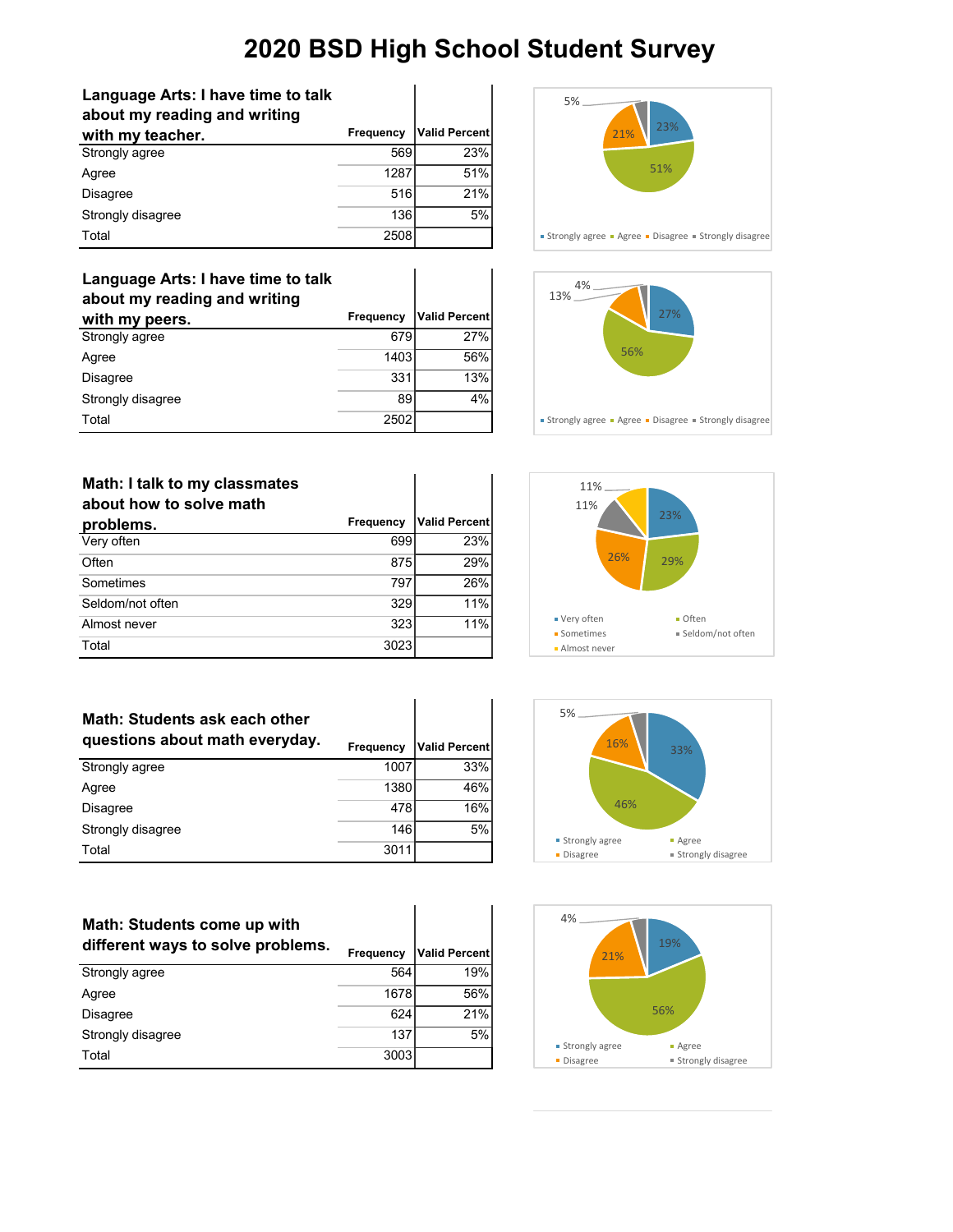| Math: We often have to memorize<br>steps to solve problems. | <b>Frequency</b> | <b>Valid Percent</b> |
|-------------------------------------------------------------|------------------|----------------------|
| Strongly agree                                              | 1019             | 34%                  |
| Agree                                                       | 1603             | 54%                  |
| <b>Disagree</b>                                             | 315              | 11%                  |
| Strongly disagree                                           | 57               | 2%                   |
| Total                                                       | 2994             |                      |

**many ways.**<br> **Frequency Valid Percent**<br> **Strongly agree** 680 23%

Agree 1684 56% Disagree 542 18% Strongly disagree 91 3%

Total 2997

**Math: We show our thinking in** 

Strongly agree





| Math: We have to explain or<br>argue why our answer is correct. | Frequency | <b>Valid Percent</b> |
|-----------------------------------------------------------------|-----------|----------------------|
| Strongly agree                                                  | 706       | 24%                  |
| Agree                                                           | 1567      | 52%                  |
| <b>Disagree</b>                                                 | 589       | 20%                  |
| Strongly disagree                                               | 127       | 4%                   |
| Total                                                           | 2989      |                      |

| Math: There is usually only one |           |               |
|---------------------------------|-----------|---------------|
| way to solve the problems.      | Frequency | Valid Percent |
| Strongly agree                  | 309       | 10%           |
| Agree                           | 936       | 31%           |
| <b>Disagree</b>                 | 1451      | 48%           |
| Strongly disagree               | 297       | 10%           |
| Total                           | 2993      |               |

| Math: To solve a problem you  |
|-------------------------------|
| usually just need to remember |

| the steps.        | Frequency | <b>Valid Percent</b> |
|-------------------|-----------|----------------------|
| Strongly agree    | 625       | 21%                  |
| Agree             | 1644      | 55%                  |
| <b>Disagree</b>   | 602       | 20%                  |
| Strongly disagree | 115       | 4%                   |
| Total             | 2986      |                      |





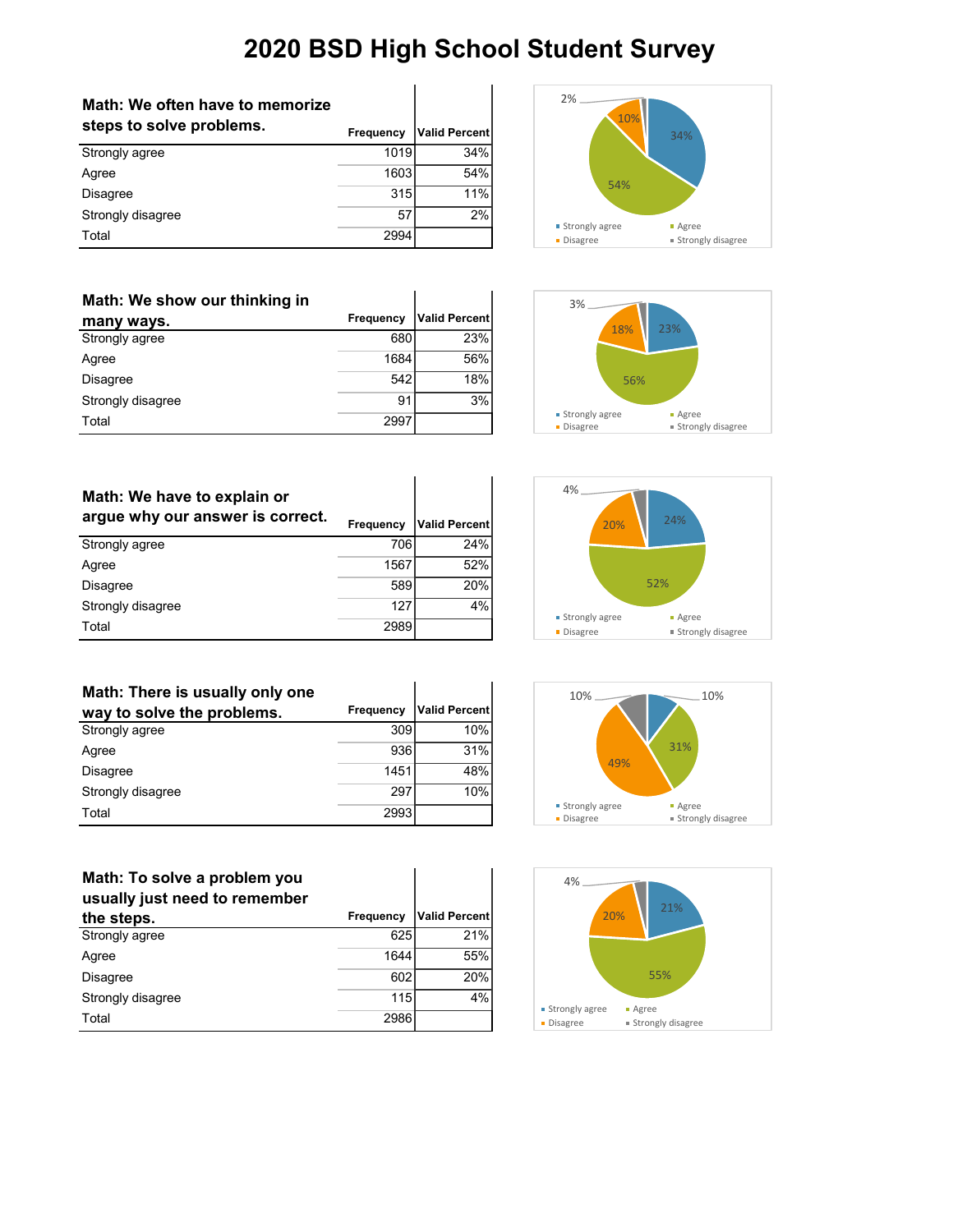### **Math: To solve a problem you often have to figure something out. Frequency Valid Percent**<br> **Strongly agree** 32% Strongly agree Agree 1826 61% Disagree 5%

Strongly disagree 38 1%



| <b>Math: What percent of questions</b><br>in your math class require |                  |
|----------------------------------------------------------------------|------------------|
| original thinking?                                                   | <b>Frequency</b> |
| Average percent                                                      | 42%              |
| Total responses                                                      | 2949             |

Total 2978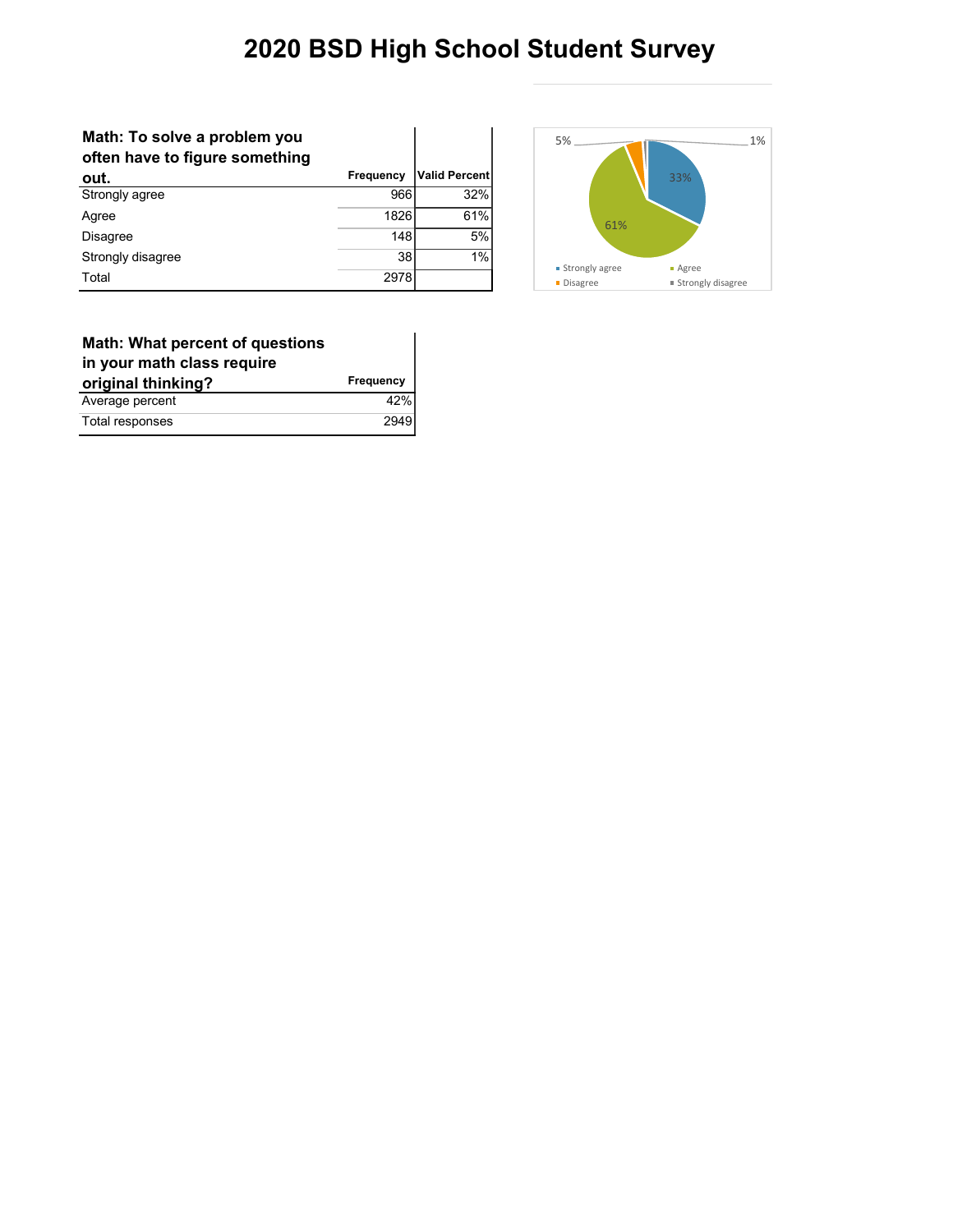| Staff members at my school treat          |                 |       |                 |                 |
|-------------------------------------------|-----------------|-------|-----------------|-----------------|
| all students the same, no                 | <b>Strongly</b> |       |                 | <b>Strongly</b> |
| matter                                    | Agree           | Agree | <b>Disagree</b> | <b>Disagree</b> |
| Their race or language                    | 1160            | 1365  | 283             | 88              |
| Whether their parents are rich or poor    | 1255            | 1391  | 141             | 59              |
| Their religion                            | 1241            | 1398  | 156             | 50              |
| Their level of physical or mental ability | 923             | 1314  | 474             | 137             |
| Their gender identity                     | 1217            | 1374  | 194             | 70              |
| Their sexual orientation                  | 1283            | 1384  | 114             | 53              |



| Students at my school treat all           | <b>Strongly</b><br>Agree | Agree | <b>Disagree</b> | <b>Strongly</b><br><b>Disagree</b> |
|-------------------------------------------|--------------------------|-------|-----------------|------------------------------------|
| students the same, no matter              |                          |       |                 |                                    |
| Their race or language                    | 666                      | 1373  | 663             | 207                                |
| Whether their parents are rich or poor    | 632                      | 1274  | 667             | 263                                |
| Their religion                            | 709                      | 1509  | 434             | 187                                |
| Their level of physical or mental ability | 446                      | 1125  | 909             | 374                                |
| Their gender identity                     | 621                      | 1246  | 650             | 285                                |
| Their sexual orientation                  | 650                      | 1271  | 620             | 255                                |

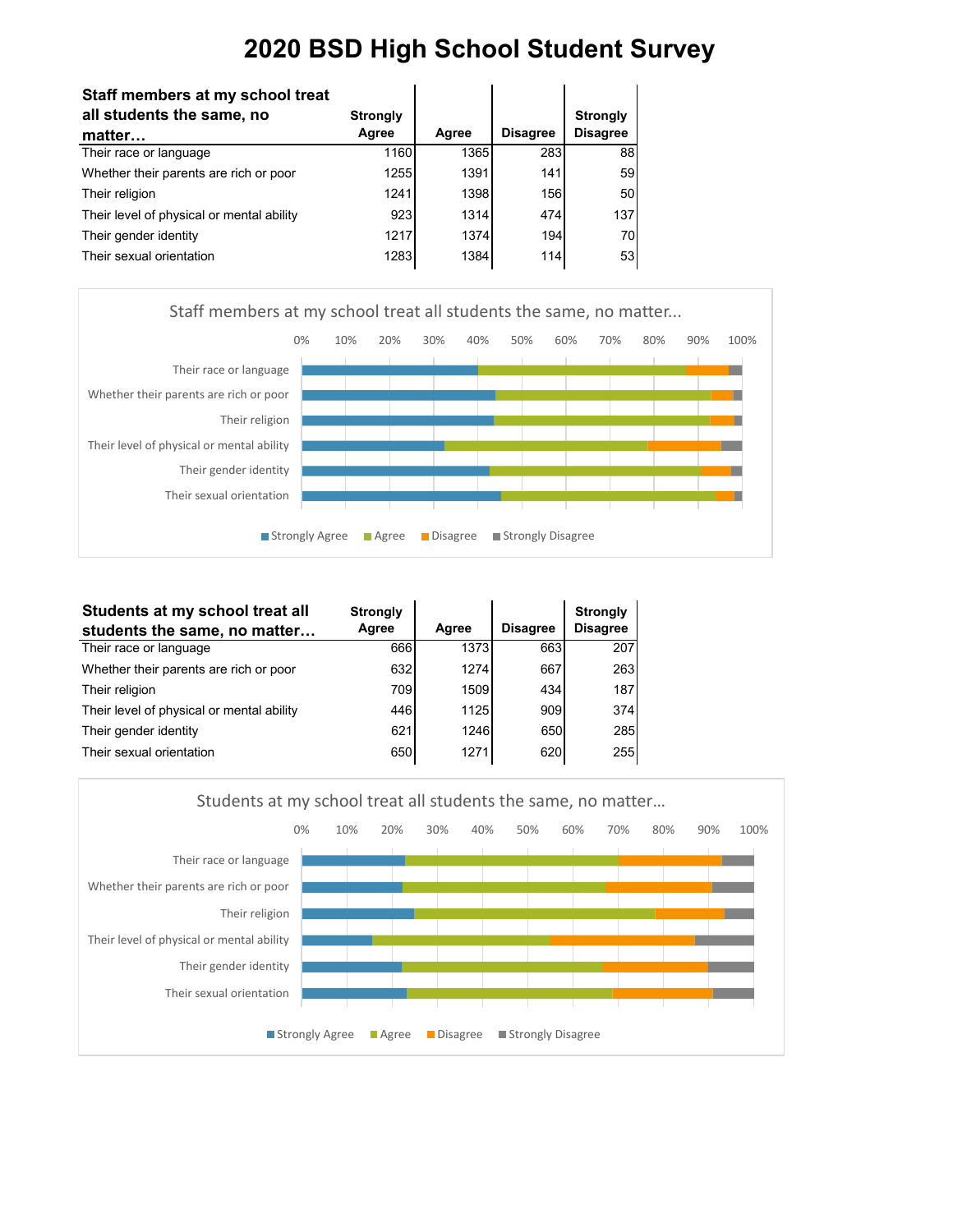l,

| Which best describes your                  |           |             |
|--------------------------------------------|-----------|-------------|
| beliefs/religion?                          | Frequency | Е           |
| Bahá'í                                     |           | <b>Budc</b> |
| <b>Buddhism</b>                            | 74        | Christi     |
| Christianity                               | 1034      | Confucia    |
| Confucianism                               |           | Hinc        |
| Hinduism                                   | 92        |             |
| Islam                                      | 86        | Ja          |
| Jainism                                    | 4         | Juc         |
| Judaism                                    | 47        | N           |
| <b>Native Spirituality</b>                 | 8         | Non-reli    |
| Non-religious (atheist, agnostic, secular) | 911       | S           |
| Shinto                                     | 5         | Sil         |
| Sikhism                                    | 3         | Τa          |
| Taoism                                     | 3         | Zoroastria  |
| Zoroastrianism                             | 3         | None of t   |
| None of these                              | 445       |             |
| Other                                      | 282       |             |
|                                            |           |             |



| Do you feel you are able to<br>practice your religion or belief |           |               |
|-----------------------------------------------------------------|-----------|---------------|
| system within the school year?                                  | Frequency | Valid Percent |
| Yes                                                             | 2284      | 80%           |
| No                                                              | 583       | 20%           |
| Total                                                           | 2867      |               |

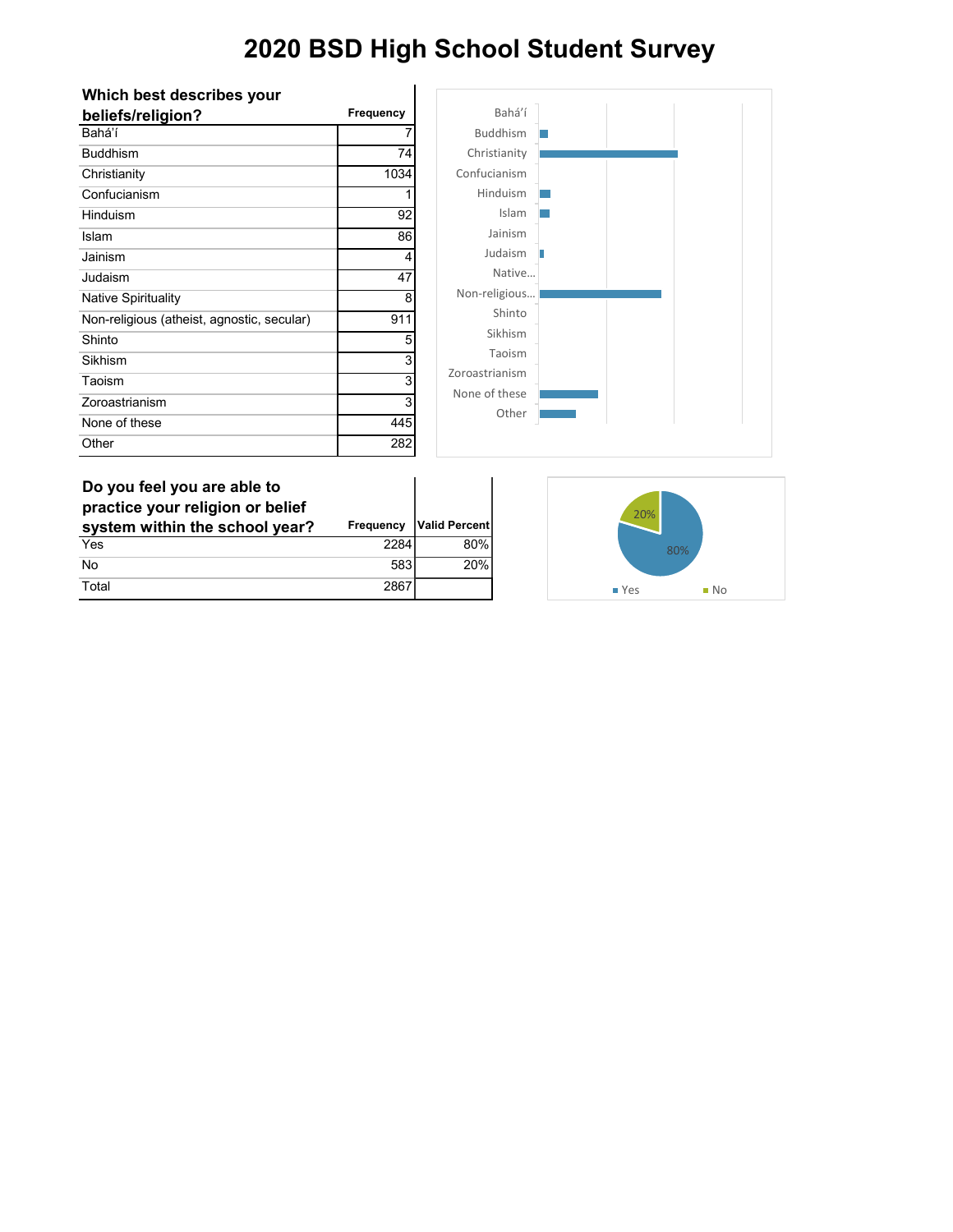| My school is clean and neat in |           |                      |
|--------------------------------|-----------|----------------------|
| general.                       | Frequency | <b>Valid Percent</b> |
| Strongly agree                 | 727       | 24%                  |
| Agree                          | 1910      | 62%                  |
| <b>Disagree</b>                | 355       | 12%                  |
| Strongly disagree              | 82        | 3%                   |
| Total                          | 3074      |                      |

| My school is clean and neat in the |                  |               |
|------------------------------------|------------------|---------------|
| bathrooms.                         | <b>Frequency</b> | Valid Percent |
| Strongly agree                     | 356              | 12%           |
| Agree                              | 1269             | 42%           |
| <b>Disagree</b>                    | 777              | 26%           |
| Strongly disagree                  | 632              | 21%           |
| Total                              | 3034             |               |

#### **I have been bullied at school this**

| vear.      | Frequency | <b>Valid Percent</b> |
|------------|-----------|----------------------|
| A lot      | 68        | 2%                   |
| A little   | 559       | 19%                  |
| Not at all | 2386      | 79%                  |
| Total      | 3013      |                      |

#### **I have been bullied on the way to**

| or from school this year. | Frequency | Valid Percent |
|---------------------------|-----------|---------------|
| A lot                     | 35        | 1%l           |
| A little                  | 155       | 5%            |
| Not at all                | 2821      | 94%           |
| Total                     | 3011      |               |

 $\overline{\phantom{a}}$ 

 $\mathbf{I}$ 

| I have been bullied online this |           |               |
|---------------------------------|-----------|---------------|
| year.                           | Frequency | Valid Percent |
| A lot                           | 77        | 3%            |
| A little                        | 380       | 13%           |
| Not at all                      | 2551      | 85%           |
| Total                           | 3008      |               |

| SafeOregon gives students,<br>parents, schools and their<br>communities a way to report<br>safety threats or potential acts of<br>violence. Are you aware of |                  |                      |
|--------------------------------------------------------------------------------------------------------------------------------------------------------------|------------------|----------------------|
| SafeOregon?                                                                                                                                                  | <b>Frequency</b> | <b>Valid Percent</b> |
| Yes                                                                                                                                                          | 1897             | 63%                  |
| <b>No</b>                                                                                                                                                    | 1116             | 37%                  |
| Total                                                                                                                                                        | 3013             |                      |











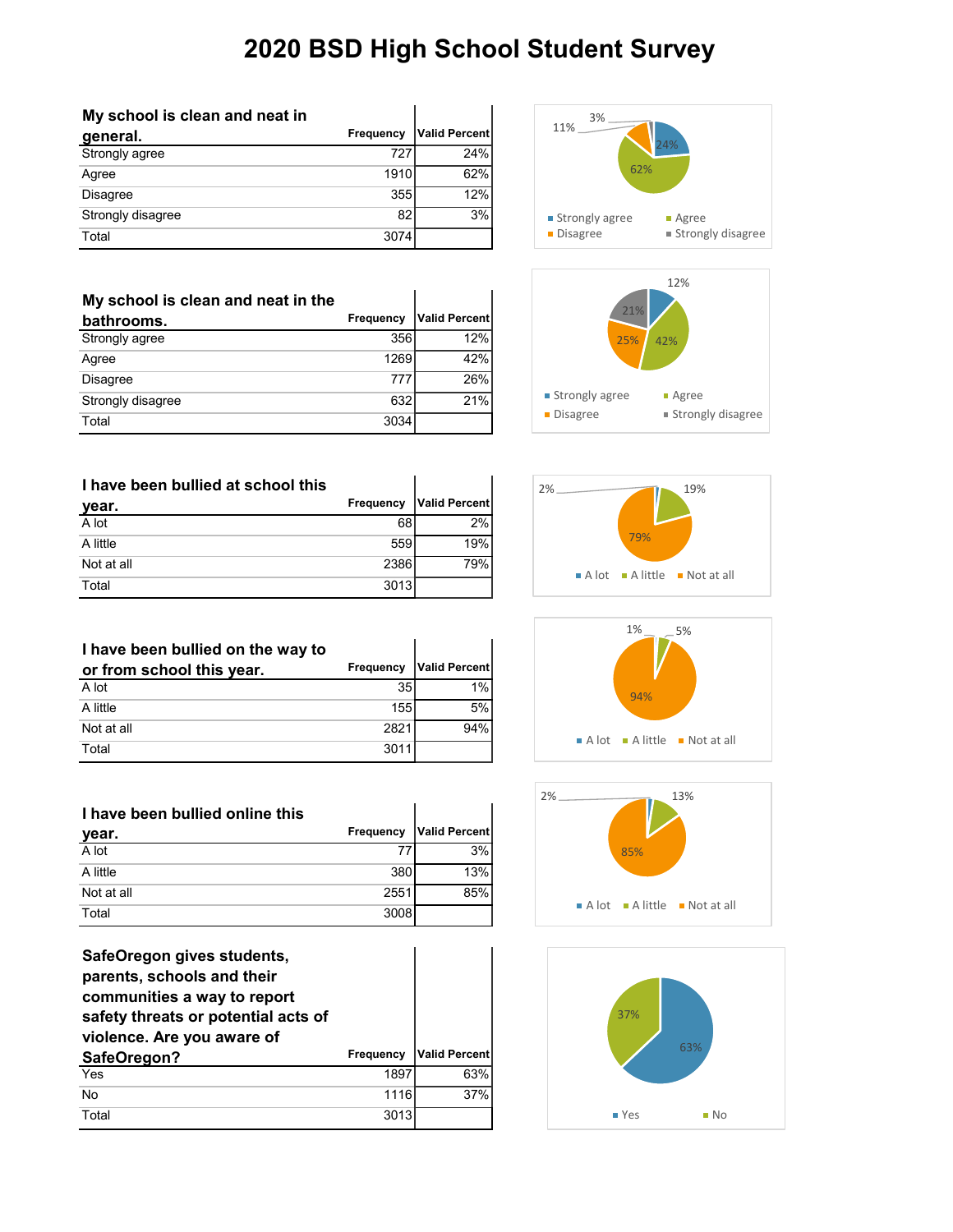#### **How do you travel to school most**

| days?                 | Frequency | Valid Percent |
|-----------------------|-----------|---------------|
| Walk                  | 286       | 10%           |
| <b>Bike</b>           | 32        | 1%            |
| School bus            | 873       | 29%           |
| Drive alone           | 787       | 26%           |
| Car pool              | 621       | 21%           |
| Public transportation | 42        | $1\%$         |
| Combination of these  | 363       | 12%           |
| Total                 | 3004      |               |



### **How do you travel from school most days? Frequency Valid Percent**<br>
Walk 45% 45% Walk  $\begin{array}{ccc} 454 \end{array}$  15% Bike  $33$  1% School bus 1025 34% Drive alone 628 21% Car pool and the contract of the contract of the contract of the contract of the contract of the contract of the contract of the contract of the contract of the contract of the contract of the contract of the contract of t Public transportation 56 2% Combination of these 397 13% Total 3002



#### **Which affect your decision whether to walk or bike to/ from**  school? (Select all that apply.)

|                                                | <b>Frequency</b> |
|------------------------------------------------|------------------|
| <b>Distance</b>                                | 1841             |
| Time                                           | 1875             |
| Convenience of driving                         | 1111             |
| Involvement in after-school activities or work | 1050             |
| Speed of traffic along route to school         | 369              |
| Amount of traffic along route to school        | 468              |
| Access to sidewalks and pathways               | 554              |
| Safety of intersections                        | 435              |
| Weather                                        | 1428             |

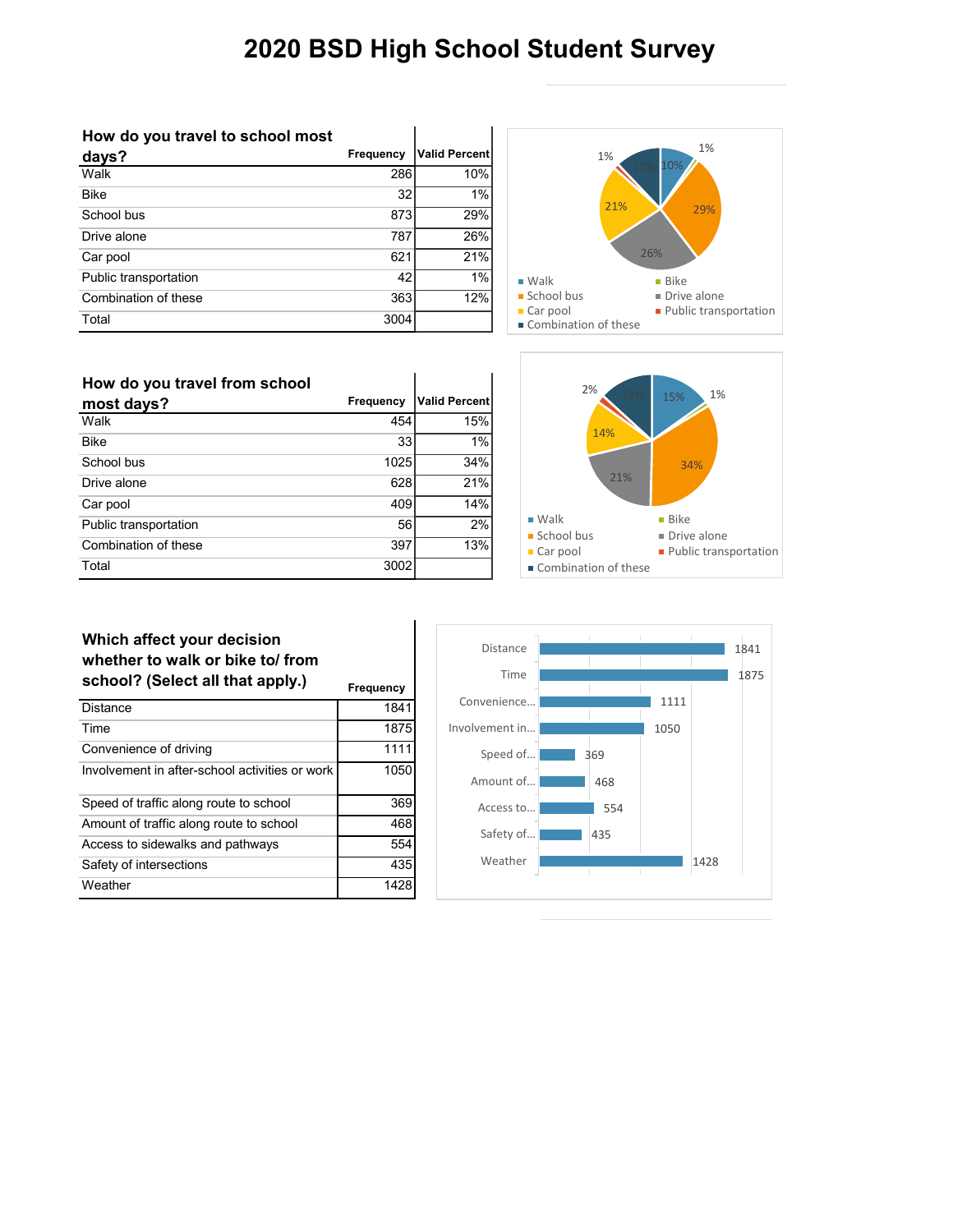Ï

| My school helps me know how to |           |                      |
|--------------------------------|-----------|----------------------|
| use technology responsibly.    | Frequency | <b>Valid Percent</b> |
| Strongly agree                 | 561       | 20%                  |
| Agree                          | 1653      | 59%                  |
| <b>Disagree</b>                | 465       | 17%                  |
| Strongly disagree              | 115       | 4%                   |
| Total                          | 2794      |                      |

## **My school has the necessary**

| technology available to support |           |                      |
|---------------------------------|-----------|----------------------|
| my learning.                    | Frequency | <b>Valid Percent</b> |
| Strongly agree                  | 1026      | 37%                  |
| Agree                           | 1591      | 57%                  |
| Disagree                        | 129       | 5%                   |
| Strongly disagree               | 51        | 2%                   |
| Total                           | 2797      |                      |





#### **How are you able to access the**

| internet outside of school?                               | <b>Frequency</b> |
|-----------------------------------------------------------|------------------|
| Internet connection at home                               | 2714             |
| Mobile phone/ Hot spot                                    | 1605             |
| Public library                                            | 948              |
| Coffee shops/restaurants                                  | 947              |
| Friends' houses                                           | 888              |
| I am not able to access the internet outside<br>of school | 32               |
| Other                                                     |                  |

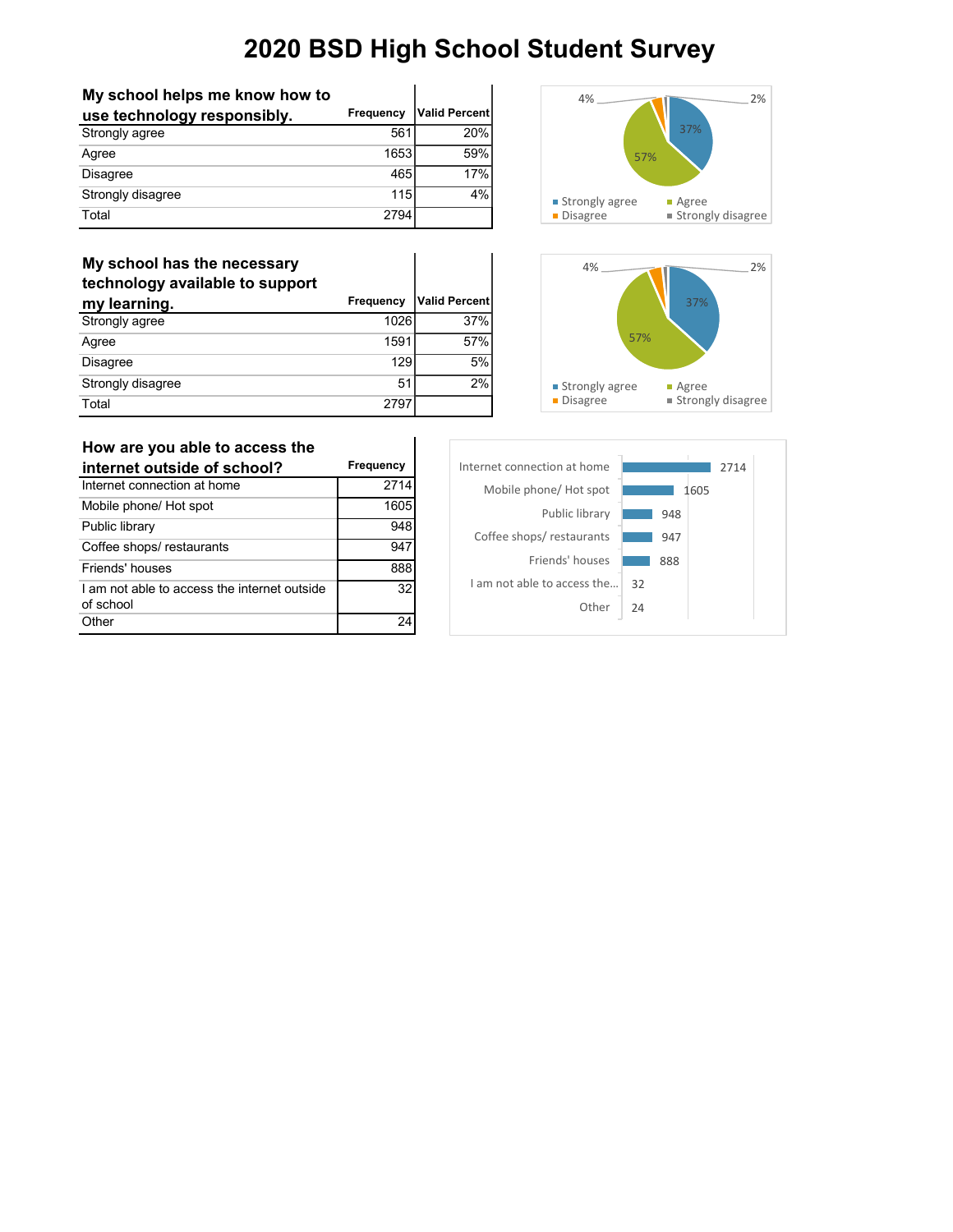| How often do you receive  |                  |                      |
|---------------------------|------------------|----------------------|
| homework assignments that |                  |                      |
| require internet access?  | <b>Frequency</b> | <b>Valid Percent</b> |
| Daily                     | 1799             | 64%                  |
| Weekly                    | 860              | 31%                  |
| Monthly                   | 79               | 3%                   |
| Less than monthly         | 36               | 1%                   |
| Never                     | 18               | 1%                   |
| Total                     | 2792             |                      |

## **How often are you unable to complete homework assignments because you cannot access the internet? Frequency Valid Percent** Daily  $\begin{array}{ccc} 59 \ 2\% \end{array}$  $\textsf{Weekly}\qquad \qquad \qquad \qquad \textsf{83} \qquad \qquad \textsf{3\%}$ Monthly 5% Less than monthly 687 21% Never 1915 69% Total 2770





#### **I am involved in the following after-school activities: (Select all**

| that apply.)                     | Frequency | <b>Valid Percent</b> |
|----------------------------------|-----------|----------------------|
| Athletics, school-sponsored      | 833       | 31%                  |
| Athletics, non-school-sponsored  | 726       | 27%                  |
| Volunteering or service learning | 769       | 28%                  |
| Student leadership               | 185       | 7%                   |
| Extra-curricular activities      | 1272      | 47%                  |
| Paid employment                  | 432       | 16%                  |
| Other                            | 298       | 11%                  |
| None                             | 521       | 19%                  |
| Number of student responding     | 2723      |                      |



## **I have participated in the following career-related experiences: (Select all that apply.) Frequency Valid Percent** Apprenticeship 3% Job shadow 318 12% Internship 7% Community service/ Service learning 1614 60% None of these 981 37% Number of student responding and the 2684

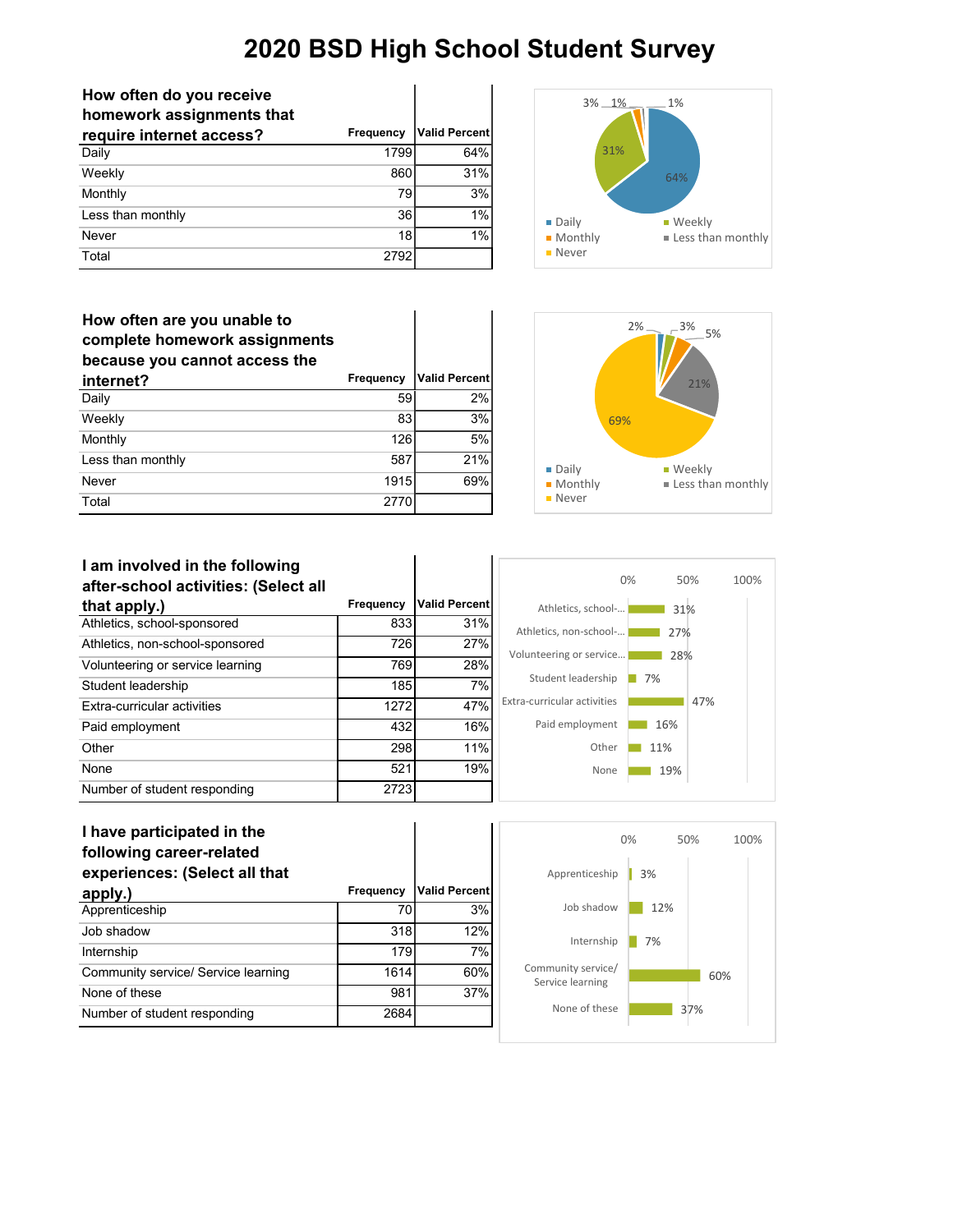$\overline{\phantom{a}}$ 

#### **I have support planning and preparing for my education/ plan after I graduate from high school.**

|       |      | <b>Frequency   Valid Percent</b> |
|-------|------|----------------------------------|
| Yes   | 2087 | 77%                              |
| No    | 621  | 23%                              |
| Total | 2708 |                                  |

#### **I have explored information about**

| post-high school options.  | <b>Frequency</b> | <b>Valid Percent</b> |
|----------------------------|------------------|----------------------|
| Strongly agree             | 869              | 32%                  |
| Agree                      | 1059             | 39%                  |
| Neither agree nor disagree | 548              | 20%                  |
| <b>Disagree</b>            | 164              | 6%                   |
| Strongly disagree          | 84               | 3%                   |
| Total                      | 2724             |                      |

#### **I, or someone in my family, have**

#### **attended a district night on**

| college, career, or post-high |           |                      |
|-------------------------------|-----------|----------------------|
| school planning.              | Frequency | <b>Valid Percent</b> |
| Yes                           | 1125      | 42%                  |
| No                            | 1567      | 58%                  |
| Total                         | 2692      |                      |

| In the first year after high school, |           |                      |
|--------------------------------------|-----------|----------------------|
| I plan to: (Select all that apply.)  | Frequency | <b>Valid Percent</b> |
| Go to a 2-year college               | 539       | 20%                  |
| Go to a 4-year college               | 2042      | 75%                  |
| Work part-time                       | 1126      | 42%                  |
| Work full-time                       | 277       | 10%                  |
| Technical or vocational training     | 104       | 4%                   |
| Military                             | 136       | 5%                   |
| Travel                               | 504       | 19%                  |
| Take time off                        | 383       | 14%                  |
| Volunteer                            | 472       | 17%                  |
| None of these                        | 99        | 4%                   |
| Number of student responding         | 2707      |                      |

| Overall, this is the grade I would |                  |                      |
|------------------------------------|------------------|----------------------|
| give my school:                    | <b>Frequency</b> | <b>Valid Percent</b> |
| A                                  | 765              | 28%                  |
| B                                  | 1351             | 50%                  |
| $\mathsf{C}$                       | 483              | 18%                  |
| D                                  | 92               | 3%                   |
| F                                  | 37               | 1%                   |
| Total                              | 2728             |                      |